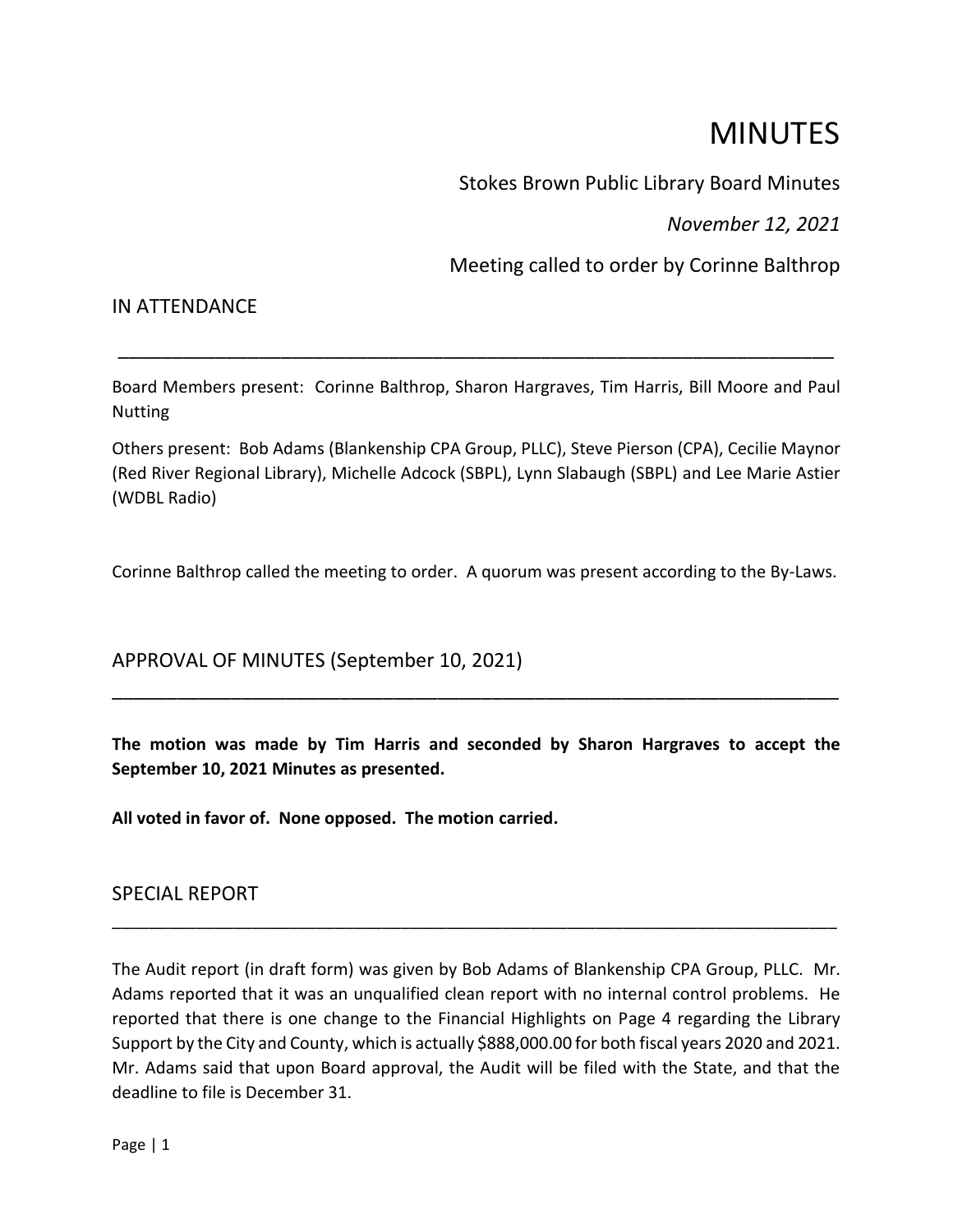**The motion was made by Sharon Hargraves and seconded by Tim Harris to accept the Audit as amended on Page 4.**

**All voted in favor of. None opposed. The motion carried.**

#### REPORT OF TREASURER

FINANCIAL STATEMENTS. Steve Pierson presented the Financial Statements for September 30, 2021 and October 31, 2021. He reported that we have received appropriations from both the City and County. The year-to-date net income is \$96,893.63. Corinne stated that we very much appreciate the work that Mr. Pierson does for us.

\_\_\_\_\_\_\_\_\_\_\_\_\_\_\_\_\_\_\_\_\_\_\_\_\_\_\_\_\_\_\_\_\_\_\_\_\_\_\_\_\_\_\_\_\_\_\_\_\_\_\_\_\_\_\_\_\_\_\_\_\_\_\_\_\_\_\_\_\_\_\_\_\_\_\_\_\_\_

# REPORT OF THE REGIONAL LIBRARIAN

The Report of the Regional Librarian was given by Cecilie Maynor. She reported that a Trustee Workshop was held and that the link is available to watch until the end of the year. The next training is December 14, Crisis Communication. The trainer will be Elise Shelton and it will be virtual. She further reported that the NASA STEM kits are being circulated to public schools and may come through our library. The ARPA Grant has been awarded. Beginning in January, the library can spend state funding on E-Books. She stated that we will have trainings in December and January.

\_\_\_\_\_\_\_\_\_\_\_\_\_\_\_\_\_\_\_\_\_\_\_\_\_\_\_\_\_\_\_\_\_\_\_\_\_\_\_\_\_\_\_\_\_\_\_\_\_\_\_\_\_\_\_\_\_\_\_\_\_\_\_\_\_\_\_\_\_\_\_\_\_\_\_\_\_\_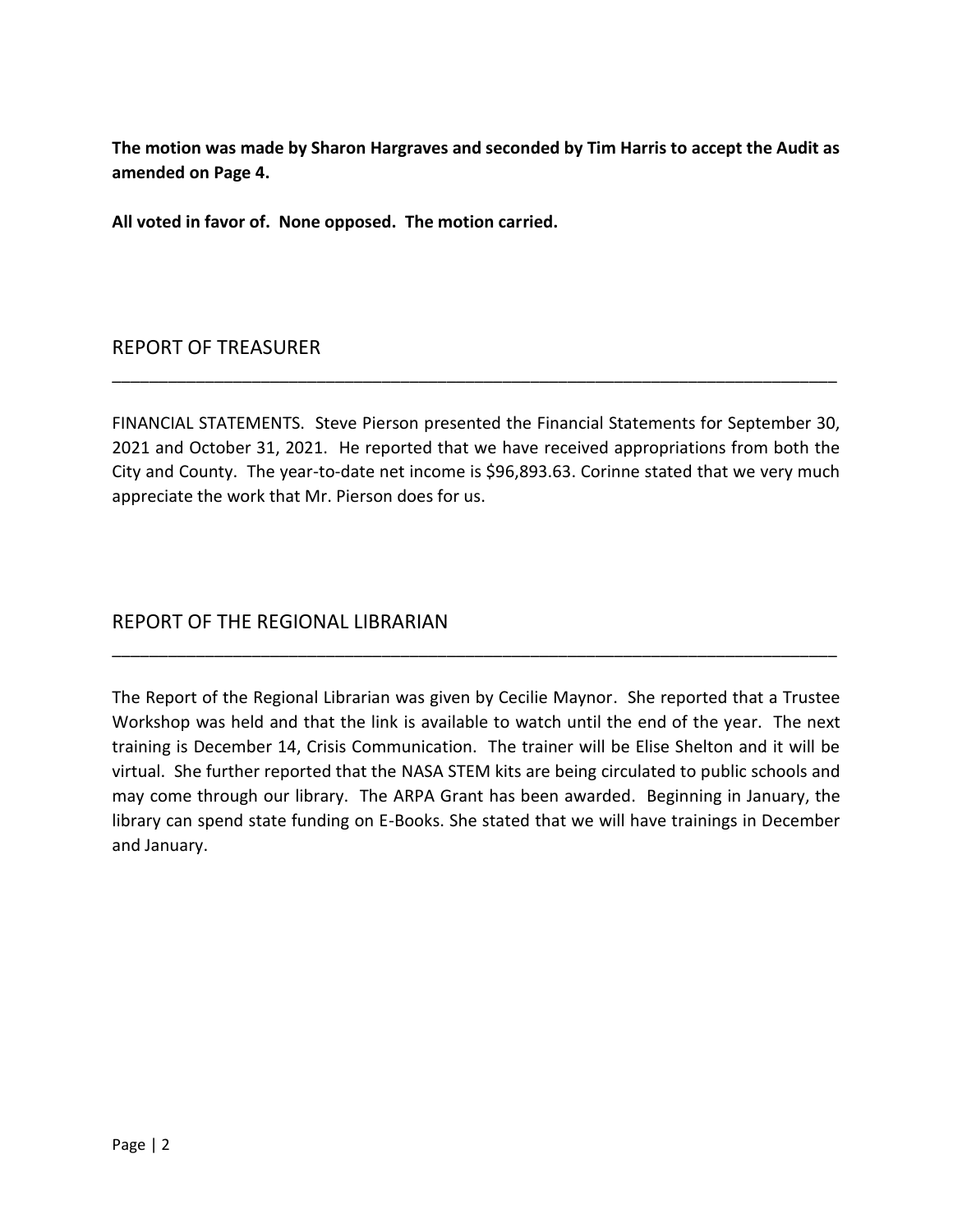The Report of the Director was given by Michelle Adcock. Michelle reported that the Collection Development policy is in progress and she has a draft copy, which should be ready for review by the Board by January. She discussed that there have been book challenges across the state and, although we have had questions from patrons regarding book content, we have not had any official challenges. The Collection Development policy has a system to deal with challenges.

\_\_\_\_\_\_\_\_\_\_\_\_\_\_\_\_\_\_\_\_\_\_\_\_\_\_\_\_\_\_\_\_\_\_\_\_\_\_\_\_\_\_\_\_\_\_\_\_\_\_\_\_\_\_\_\_\_\_\_\_\_\_\_\_\_\_\_

Michelle further reported that regarding the ILS migration, we are now in the Cloud with White House and have split from Sumner County. Overall, the transfer went very smoothly.

Michelle reported that our numbers dipped a little in September, but October showed the highest monthly door count numbers since the pandemic began. We feel that much of the increase is due to our very successful Trick-or-Treat event that drew an estimated 550 people with a count of 350 children. This year many local government agencies and non-profits handed out candy and treats supplied by the library and our Friends of the Library group. Parents were supplied with information regarding the agencies and groups involved, as well as information on community services. The Friends of the Library and our book club were able to promote library services as well.

Our staff member, Edi, translated our library policies into Spanish. This has been a longtime goal of the library. Staff member, Cary, has built a labyrinth in the Community Room. Beginning in November, it is open to our patrons for meditative walks. Terry Price, a trained labyrinth facilitator, came and taught people how to walk a labyrinth. The first event had 6 attendees. We believe this will be a great adult program.

Our new Family Literacy Librarian is Morgan Riekeman, our new Circulation Supervisor is Jessica Kozlowski, and Jana Hatcher is our new Circulation Clerk. We will be holding interviews for the Assistant Director, and John Grubbs will be assisting Michelle with that process.

Sharon Hargraves requested a list of staff members, with updates.

Michelle reported that the library received \$7,296.00 in ARPA grant money from the state and that the Foundation will provide \$1,824.00 for the local match. These funds will be used to upgrade software in the computer lab.

Our staff development day is scheduled for December 7. Caitlyn Haley from the Region will be presenting training for the staff regarding the Tennessee Electronic Library (TEL).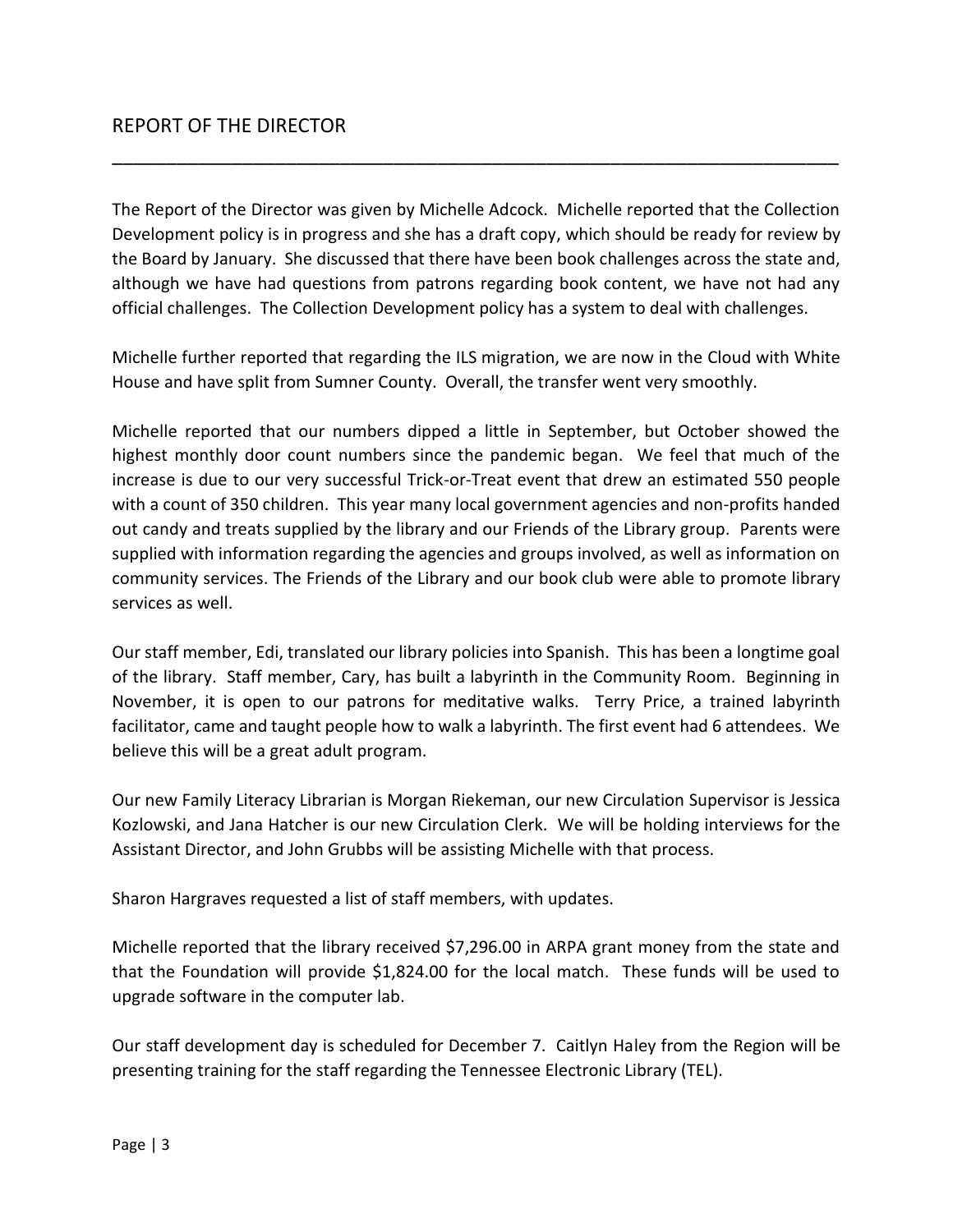A discussion was held regarding the number of Board members required to amend the By-Laws.

\_\_\_\_\_\_\_\_\_\_\_\_\_\_\_\_\_\_\_\_\_\_\_\_\_\_\_\_\_\_\_\_\_\_\_\_\_\_\_\_\_\_\_\_\_\_\_\_\_\_\_\_\_\_\_\_\_\_\_\_\_\_\_\_\_\_\_\_\_\_\_\_\_\_\_\_\_\_

**The motion was made by Tim Harris and seconded by Paul Nutting to begin the January 2022 meeting at 8:30 a.m.**

**All voted in favor of. None opposed. The motion passed.**

It was agreed to leave the motion on the table and vote at each meeting regarding the starting time of the following Board meeting.

### NEW BUSINESS

- CHRISTMAS BONUS (vote)

**The motion was made by Tim Harris and seconded by Sharon Hargraves to have the staff Christmas bonuses paid as follows:**

\_\_\_\_\_\_\_\_\_\_\_\_\_\_\_\_\_\_\_\_\_\_\_\_\_\_\_\_\_\_\_\_\_\_\_\_\_\_\_\_\_\_\_\_\_\_\_\_\_\_\_\_\_\_\_\_\_\_\_\_\_\_\_\_\_\_

**\$150.00 to full time staff \$100.00 to part time staff with special duties \$50.00 to clerk staff**

**All voted in favor of. None opposed. The motion passed.**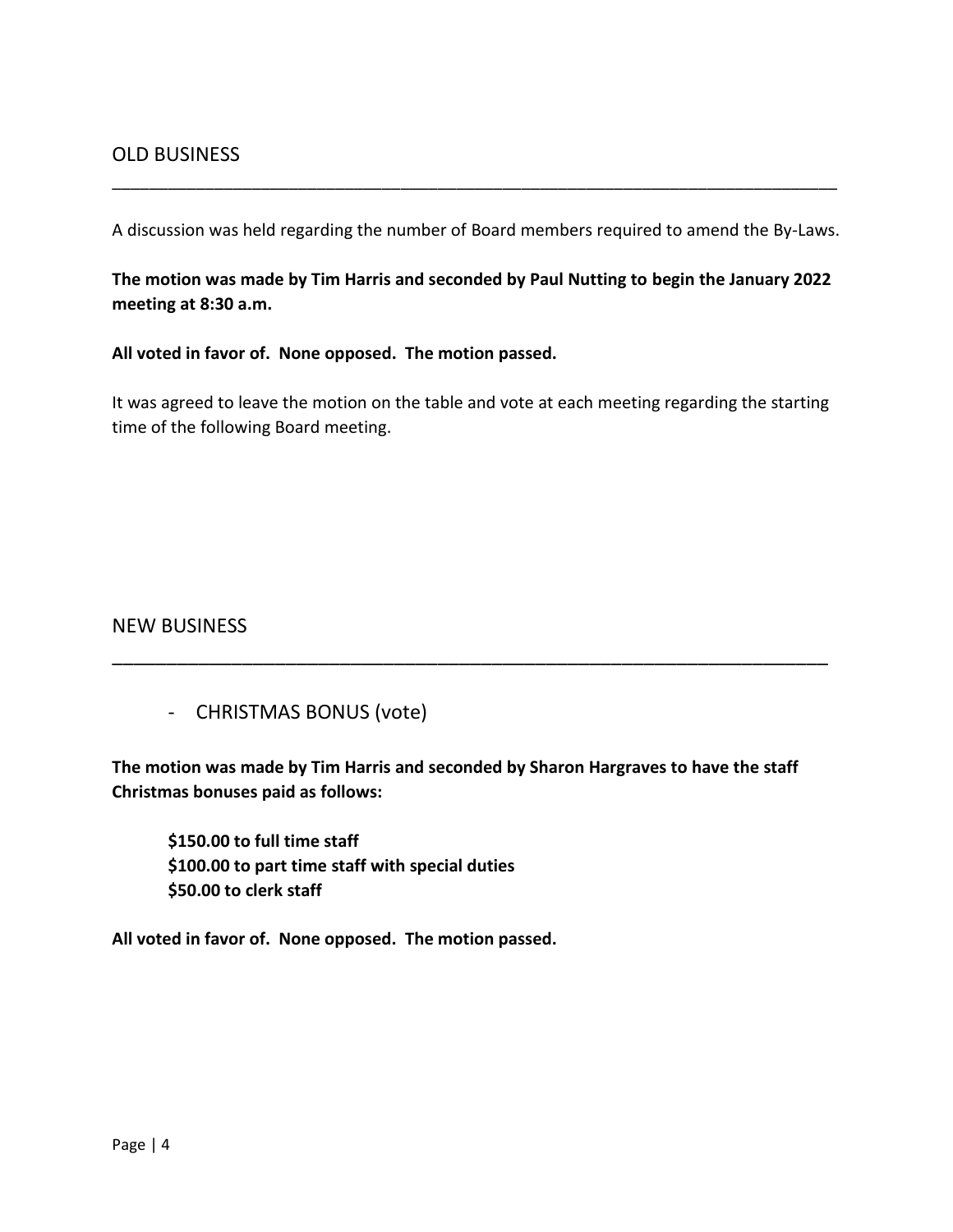#### - ARPA GRANT (vote)

**The motion was made by Tim Harris and seconded by Paul Nutting to expend the ARPA Grant as previously discussed in the Director's Report.**

**All voted in favor of. None opposed. The motion passed.**

# - DRAUGHON FOUNDATION GRANT (vote)

The Stokes Brown Charitable Foundation has given a check to the Stokes Brown Library Foundation in the amount of \$2,800.00. The grant is going to be used for additional automatic door openers upstairs, to paint the foyer and the teen room and for one-half of the cost to carpet the Community Room.

A discussion was held regarding possibly having a policy for making decisions about purchasing and pricing.

**The motion was made by Sharon Hargraves and seconded by Tim Harris to spend the Foundation grant as stated.**

**All voted in favor of. None opposed. The motion passed.**

# - CLOSURE DATES 2022 (possible votes)

**The motion was made by Tim Harris and seconded by Bill Moore to close the library all day on New Year's Eve (December 31, 2021), New Year's Day (January 1, 2022) and January 2, 2022.**

**All voted in favor of. None opposed. The motion passed.**